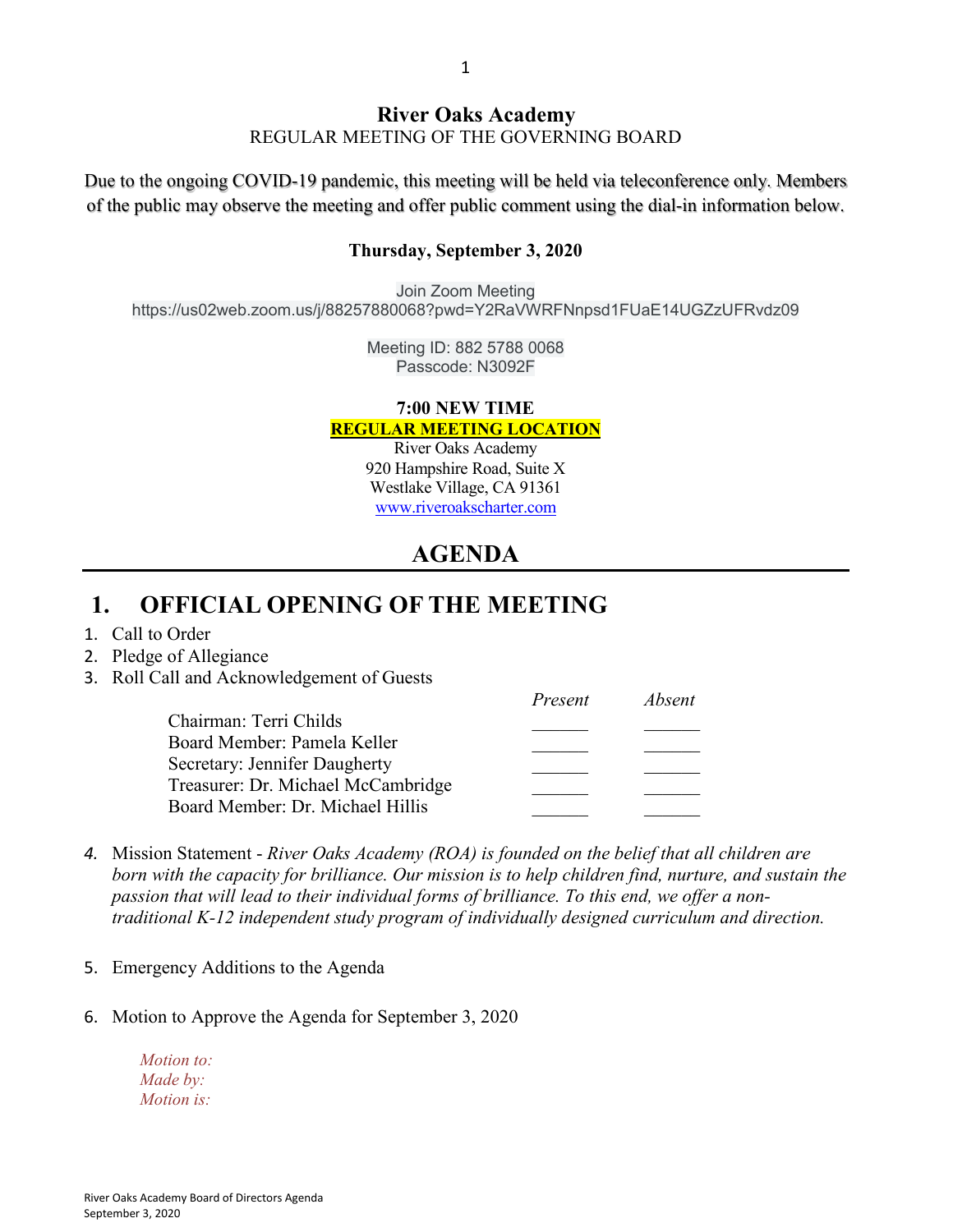# **2. ORGANIZATIONAL**

- 1. Election of Officers
	- a) Chairman of the Board
	- b) Vice-Chairman
	- c) Treasurer
	- d) Secretary
	- e) Parliamentarian

#### **3. PUBLIC HEARING: 2020-21 Local Continuity & Attendance Plan**

a) The Local Continuity & Attendance Plan is also available for viewing at our office at 920 Hampshire Road, Suite X, Westlake Village.

#### **4. PUBLIC COMMENTS**

*Citizens who would like to address the Board on any item on the Agenda may do so now or when the President requests comments from the Public as the Board is considering the item. This portion of the Annual Board meeting is set aside for members of the audience to make comments or raise issues that are not specifically on the agenda. These presentations, both during open and agendized topics, are limited to three (3) minutes per presentation and the total time allotted to non-agenda items will not exceed fifteen (15) minutes.*

## **5. INFORMATION AND DISCUSSION ITEMS**

*These items are presented to the Board for information only and are not subject to action at this meeting. These items may be added to a future meeting for action by the Board.*

- 1. Budget Committee Informational (10 min)
- 2. Parent Advisory Council (PAC) Informational (10 min)
- 3. Teacher's Report Informational (10 min)
- 4. Oxnard Resource Center Report—Informational (10 min)
- 5. Student Report Informational (10 min)
- 6. Career Pathways Report Informational (10 min)
- 7. Student/Parent Report-Informational (3 min)
- 8. High School Guidance Counselor Report—Informational (10 min)

#### **6. REPORTS**

- 1. Chairman's Report
- 2. Individual Board Member Report
- 3. Director's Report
- 4. BSA Report
- 5. VCOE Report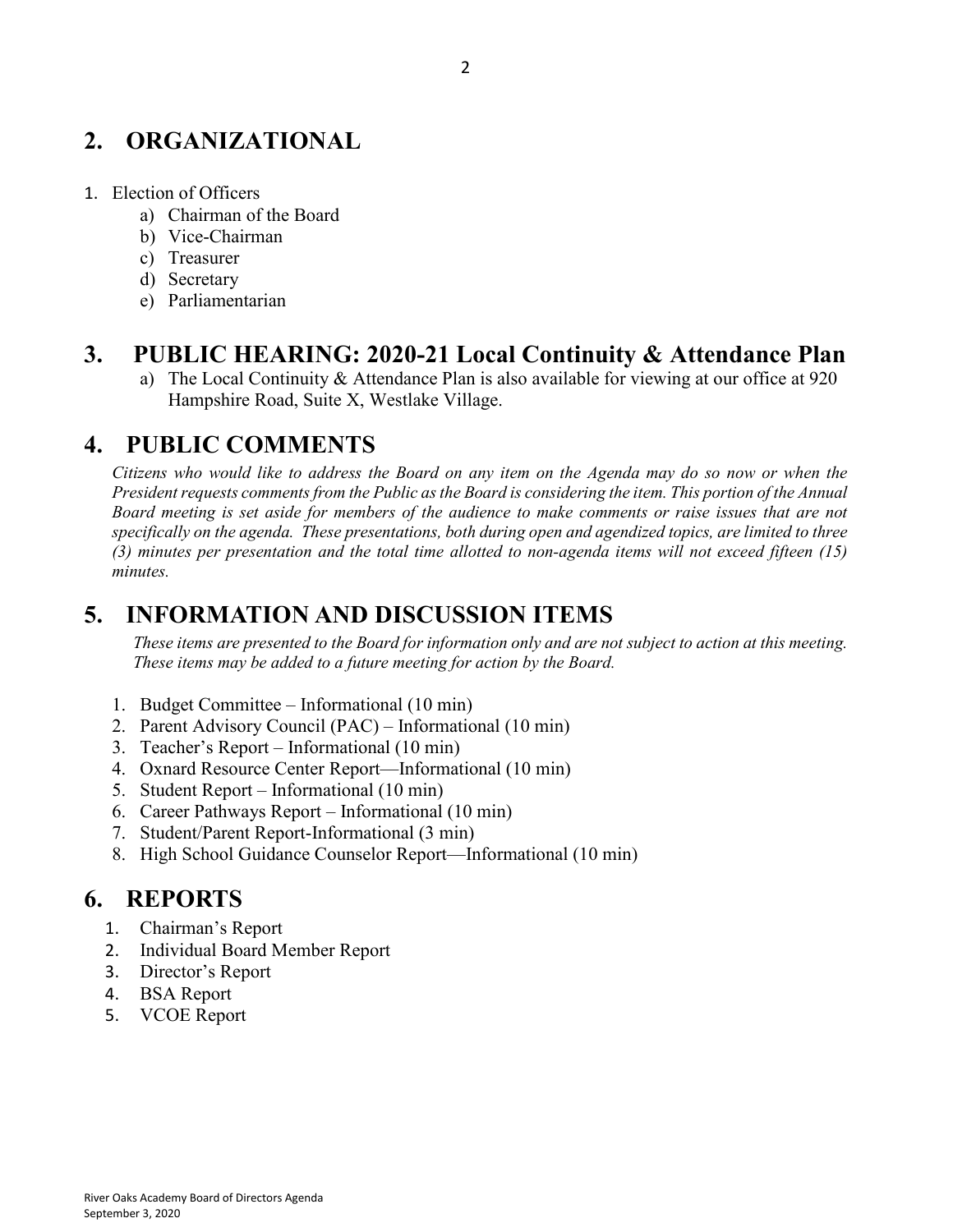# **7. CONSENT AGENDA ITEMS**

*Actions proposed for the Consent Agenda are items consistent with adopted policies and approved practices of River Oaks Academy and are deemed routine in nature. The Board will be asked to approve all of the Consent Agenda items by a single vote unless any member of the Board or the Public asks that an item be removed from the Consent Agenda and considered and discussed separately.*

- 1. Consideration to approve the Minutes for the August 6, 2020 Board Meeting and the August 15, 2020 Board Retreat
- 2. Consideration to approve the ROA Financial Statement
- 3. Consideration to approve the ROA Board Report of Purchase Orders
- 4. Consideration to approve the ROA Board Report of Commercial Checks

# **8. ACTION ITEMS**

*1.* Review, Discussion, and Approval of the revised Employee Handbook for 2020-2021 a) Our lawyers, Young Minney and Corr (YMC), have reviewed our Employee Handbook and made the necessary legal updates.

*Public Comments: Motion to: Made by: Motion is:*

- *2.* Review, Discussion, and Approval of the revised Student Handbook for 2020-2021
	- a) Our lawyers, Young Minney and Corr (YMC), have reviewed our Student Handbook and made the necessary legal updates.

*Public Comments: Motion to: Made by: Motion is:*

- 3. Review, Discussion, and Approval of the quote for renewal of our IXL license. Not to exceed: \$996.00
	- a) This online resource is used for a variety of assessments and math practice.

*Public Comments: Motion to: Made by: Motion is:*

4. Review, Discussion, and Approval of the contract with Soroya Thenoz to offer our students, who are taking French, academic support by providing office hours. Not to exceed: \$1,500.00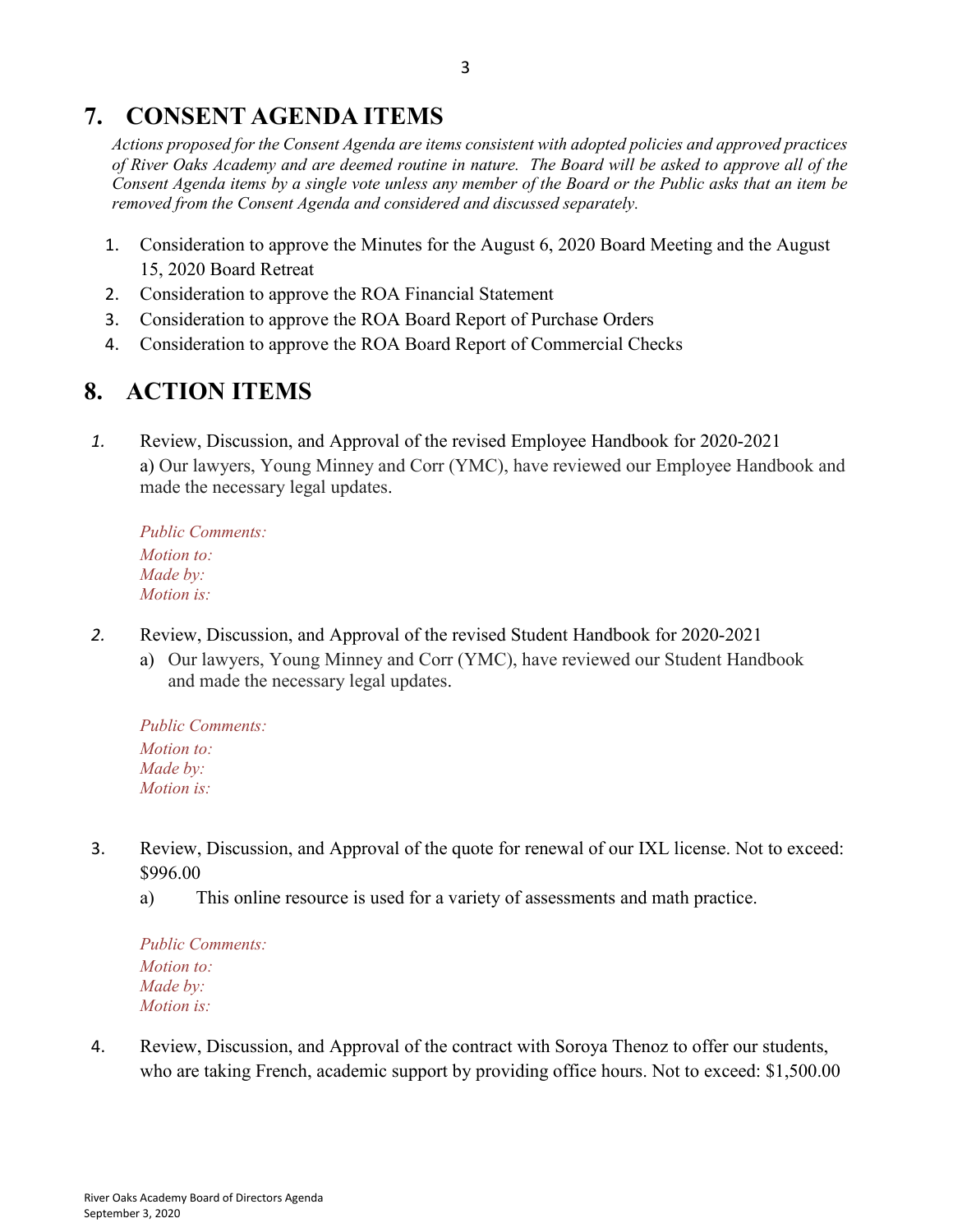a) Soroya has been our French teacher during our onsite workshops. She has agreed to continue to offer virtual academic support with two virtual office hours/week.

*Public Comments: Motion to: Made by: Motion is:*

5. Review, Discussion, and Ratification of the quote for 100 i-Ready Assessment licenses for 1 year with Curriculum Associates. Not to exceed: \$2,200.00

a) This year, we are using i-Ready for our math and reading assessment for our high school students. This includes some professional development and training.

*Public Comments: Motion to: Made by: Motion is:*

6. Review, Discussion, and Approval of the quote Time4Learning for 20 online licenses. Not to exceed: \$4,080.00

a) These licenses are for an online curriculum, which we use every year for some of our families.

*Public Comments: Motion to: Made by: Motion is*

7. Review, Discussion, and Approval of the Handyman Job Description and the hourly rate of \$65.00

a) Our new Coaching Teacher is also a handyman. We still need to approve this job description and his hourly rate.

*Public Comments: Motion to: Made by: Motion is*

- 8. Review, Discussion, and Approval of a  $2<sup>nd</sup>$  virtual workshop for the 2 virtual 5-week sessions in the fall taught by Jon Bernstein (Creative Writing 3-5<sup>th</sup> grade). Not to exceed \$1,000.00.
	- a) Jon is very popular and was able to accommodate his schedule to teach a  $2<sup>nd</sup>$  workshop this fall for the younger students. He was already approved at the last board meeting to teach a creative writing workshop for the 6-8<sup>th</sup> grade students.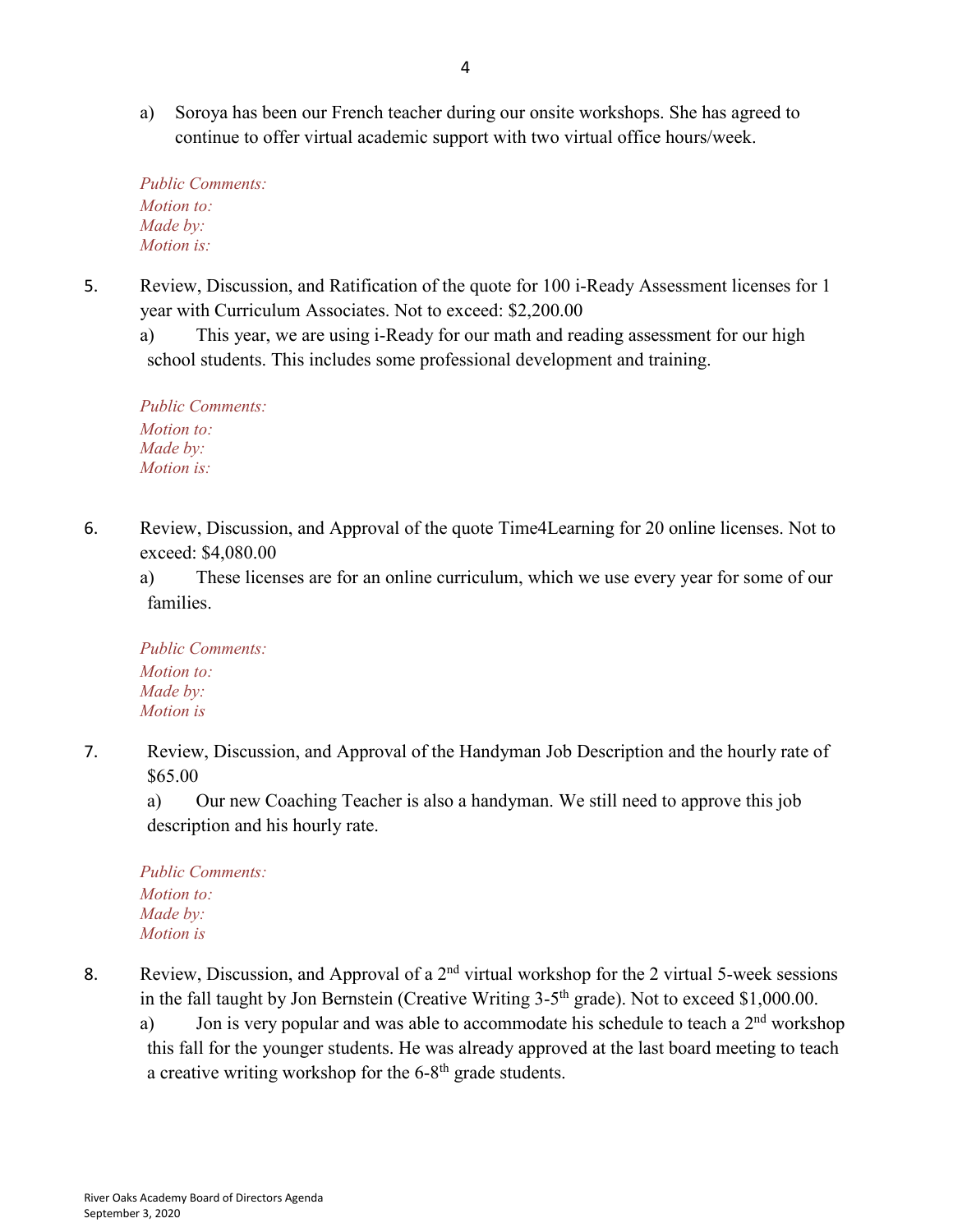*Public Comments: Motion to: Made by: Motion is*

- 9. Review, Discussion, and Approval of the cleaning quotes from:
	- a) Coverall North America for cleaning of the Westlake facilities. Not to exceed \$255.00/week
	- b) Victor Martinez for cleaning the Oxnard facility: Not to exceed \$325.00/week

*Public Comments: Motion to: Made by: Motion is*

10. Review, Discussion, and Approval of the 2019-2020 Prop 30 Spending Plan (Rudy/Benny) a) Rudy will discuss the actual spending plan for Prop 30.

*Public Comments: Motion to: Made by: Motion is*

11. Review, Discussion, and Approval of the 2019-2020 ROA Unaudited Actuals Financial Budget and Report (Benny/Rudy).

a) Per Education Code 42100, Charter schools are required to submit the year-end financial data (unaudited actuals financial reports) to the CDE via authorizing agency, either in the SACS format or in the approved Alternative Form. The unaudited actuals financial reports submitted as required by Education Code Section 42100 have been deemed to also satisfy the reporting requirement of Education Code Section 47604.33.

*Public Comments: Motion to: Made by: Motion is*

12. Review, Discussion, and Approval of a stipend for Leina Ball for mentoring 4 of our teachers for their first year (and one teacher's 2<sup>nd</sup> year) induction program. Not to exceed: \$3,000.00 a) Leina has agreed to mentor our 4 coaching teachers who need to start/continue their induction program to clear their credential. Leina has been the mentor for teachers before who are going through the program.

*Public Comments: Motion to: Made by:*